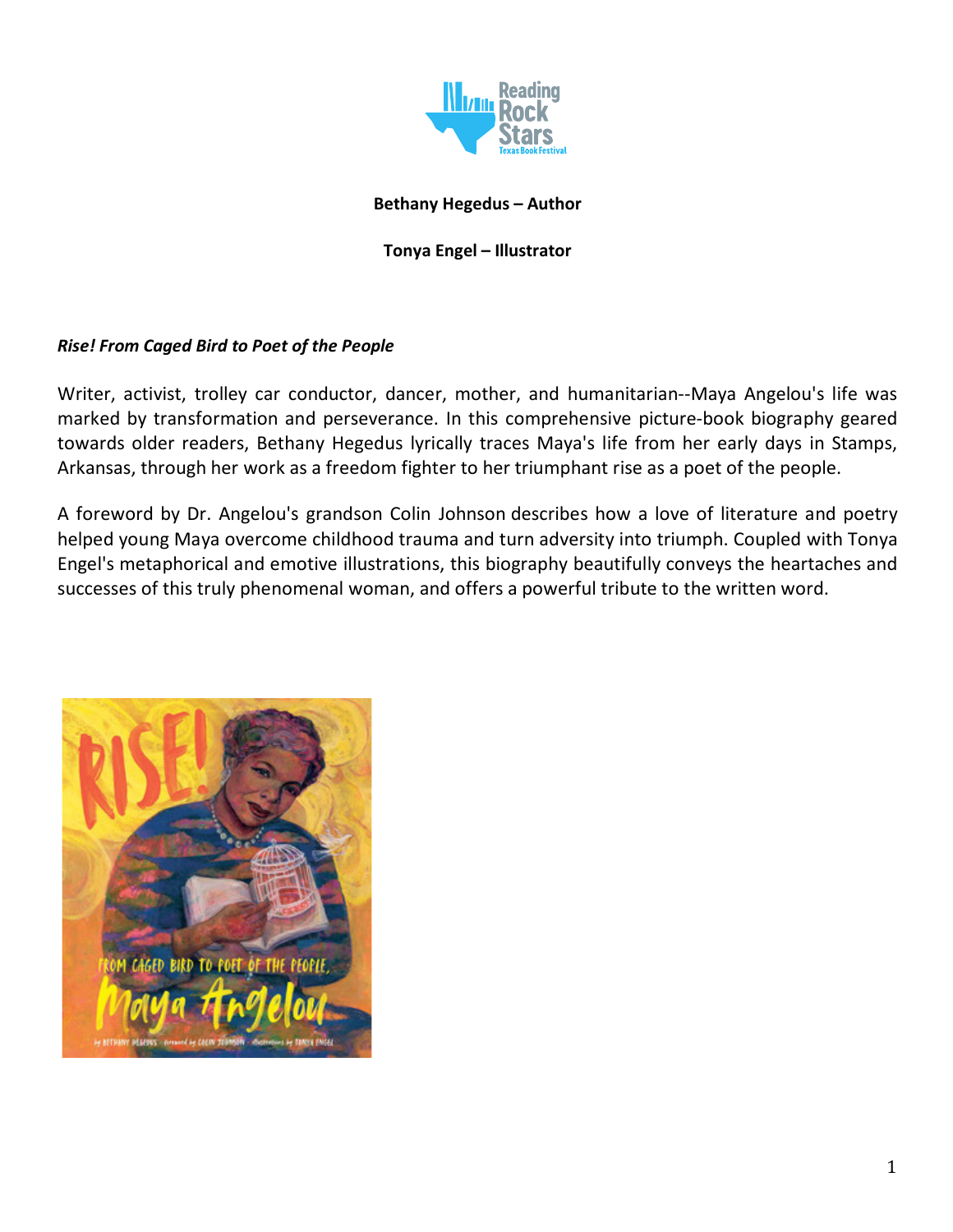#### *Rise! From Caged Bird to Poet of the People*

**RRS connection to TEKS (2nd-3rd grade): Please refer to TEKS for English Language Arts and Reading:**

- *Comprehension skills*
- *Response skills*
- *Author's purpose and craft*
- *Composition I: listening, speaking, reading, writing, and thinking using multiple texts--writing process.*
- *Composition II: listening, speaking, reading, writing, and thinking using multiple texts--genres.*
- *Inquiry and research*

#### **Vocabulary:**

- Journey
- Maya Angelou: Poet, performer, writer, activist, humanitarian
- Transformation, perseverance
- Dr. Martin Luther King, Malcolm X
- Inspiration
- Rise
- Spoken word
- California Labor School
- Passion
- Journalist
- Timeline
- Presidential Medal of Freedom

## **Pre-reading engagement:**

- What does an author do? Think about the title of the book? What does it tell us about the story? What do you think the story is about? Learn a little about the author, Bethany Hegedus.
- Make sure to read: Foreword plus look for more information about Maya Angelou
- What does an illustrator do? What did you learn about the illustrator? What does she do?
- Learn a little about the illustrator, Tonya. What information about Tonya stands out?
- Ask your librarian to help you find more information about Maya Angelou. What would you like to learn more about before reading the book?

## **While/post reading engagement:**

- Use a map to learn more about Maya's journey from St. Louis, Missouri to Stamps, Arkansas. What do you think her train ride was like?
- Compare and contrast Maya's life with her mother to life with her grandmother. How do you think Maya feels about each home?
- Find a favorite book and share why this book is so awesome. You can make a drawing or talk to a friend.
- Why do Maya and her brother return to St. Louis? Work with a few friends to prepare a response.
- Maya falls in love with reading, writing, and language. What's your favorite subject?
- Maya works very hard to take care of her son. Think about your family and draw the hardest working person in your home.
- Are you a performer? What's your favorite form of creative expression?
- Are you a writer? What's your favorite topic to write about?